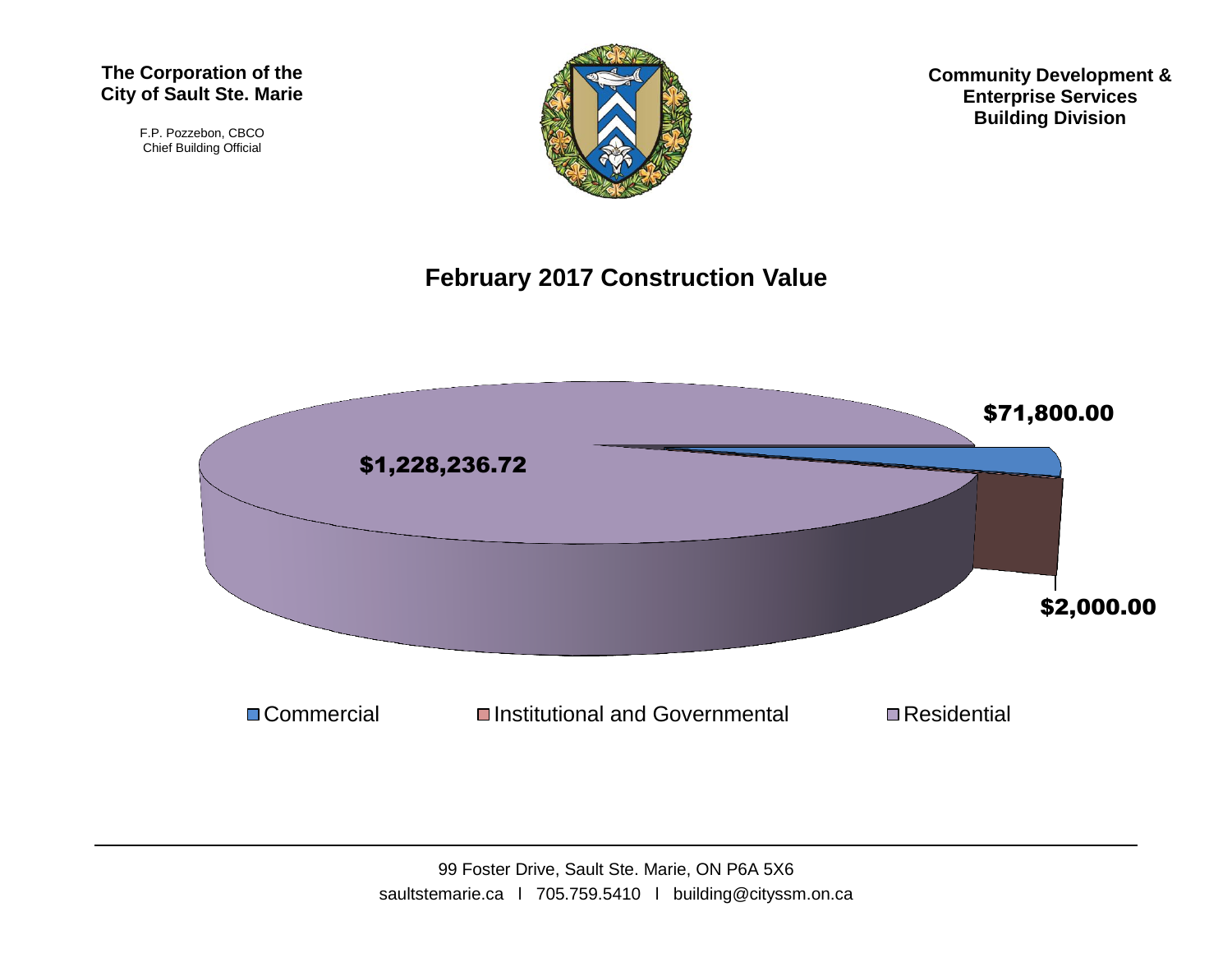

**Community Development and Enterprise Services Building Division**

**Tel: (705) 759-5410Fax: (705) 541-7165**

## **BUILDING PERMITS SUMMARY 2017/02/01 to 2017/02/28**

| <b>Building Type</b>                                     | <b>New Construction</b> |                          |                      | <b>Alterations and Additions</b> |                          |                      | <b>Total</b>           |                          |                      |
|----------------------------------------------------------|-------------------------|--------------------------|----------------------|----------------------------------|--------------------------|----------------------|------------------------|--------------------------|----------------------|
|                                                          | Num of<br><b>Units</b>  | Num of<br><b>Permits</b> | <b>Value of Work</b> | Num of<br><b>Units</b>           | Num of<br><b>Permits</b> | <b>Value of Work</b> | Num of<br><b>Units</b> | Num of<br><b>Permits</b> | <b>Value of Work</b> |
| <b>Commercial</b>                                        |                         |                          |                      |                                  |                          |                      |                        |                          |                      |
| Office building                                          | 0                       | $\mathbf 0$              | \$0.00               | $\mathbf 0$                      | $\overline{\mathbf{c}}$  | \$9,300.00           | $\mathbf 0$            | $\overline{2}$           | \$9,300.00           |
| Retail and wholesale<br>outlets                          | 0                       | $\mathbf 0$              | \$0.00               | $\mathbf 0$                      | $\overline{2}$           | \$12,500.00          | $\mathbf 0$            | $\overline{2}$           | \$12,500.00          |
| Retail complex                                           | 0                       | $\mathbf 0$              | \$0.00               | $\mathbf 0$                      | $\overline{\mathbf{c}}$  | \$50,000.00          | 0                      | $\overline{c}$           | \$50,000.00          |
| Total:                                                   | 0                       | 0                        | \$0.00               | $\mathbf 0$                      | 6                        | \$71,800.00          | $\mathbf 0$            | $6\phantom{a}$           | \$71,800.00          |
| <b>Institutional and Governmental</b>                    |                         |                          |                      |                                  |                          |                      |                        |                          |                      |
| Religious building                                       | 0                       | 0                        | \$0.00               | $\mathbf 0$                      |                          | \$2,000.00           | $\mathbf 0$            | 1                        | \$2,000.00           |
| Total:                                                   | 0                       | 0                        | \$0.00               | $\pmb{0}$                        | 1                        | \$2,000.00           | $\mathbf 0$            | 1                        | \$2,000.00           |
| <b>Residential</b>                                       |                         |                          |                      |                                  |                          |                      |                        |                          |                      |
| Apartment                                                | 0                       | $\mathbf 0$              | \$0.00               | $\mathbf 0$                      | 3                        | \$39,800.00          | $\mathbf 0$            | 3                        | \$39,800.00          |
| Row House                                                | 0                       | $\pmb{0}$                | \$0.00               | $\pmb{0}$                        | $\overline{2}$           | \$38,500.00          | $\mathbf 0$            | 2                        | \$38,500.00          |
| Semi-Detached or<br>Double (side by side) -<br>Condomini | 0                       | $\mathbf 0$              | \$0.00               | $\mathbf 0$                      |                          | \$1,500.00           | $\mathbf 0$            |                          | \$1,500.00           |
| Semi-Detached or<br>Double (side by side),<br>single-att | $\overline{2}$          | 1                        | \$300,000.00         | $\mathbf 0$                      | $\mathbf 0$              | \$0.00               | $\overline{2}$         |                          | \$300,000.00         |
| Single House                                             |                         | 1                        | \$280,000.00         | $\mathbf 0$                      | 23                       | \$568,436.72         |                        | 24                       | \$848,436.72         |
| Total:                                                   | 3                       | $\overline{\mathbf{2}}$  | \$580,000.00         | $\mathbf 0$                      | 29                       | \$648,236.72         | $\mathbf 3$            | 31                       | \$1,228,236.72       |
| <b>Grand Total:</b>                                      | 3                       | $\mathbf 2$              | \$580,000.00         | 0                                | 36                       | \$722,036.72         | 3                      | 38                       | \$1,302,036.72       |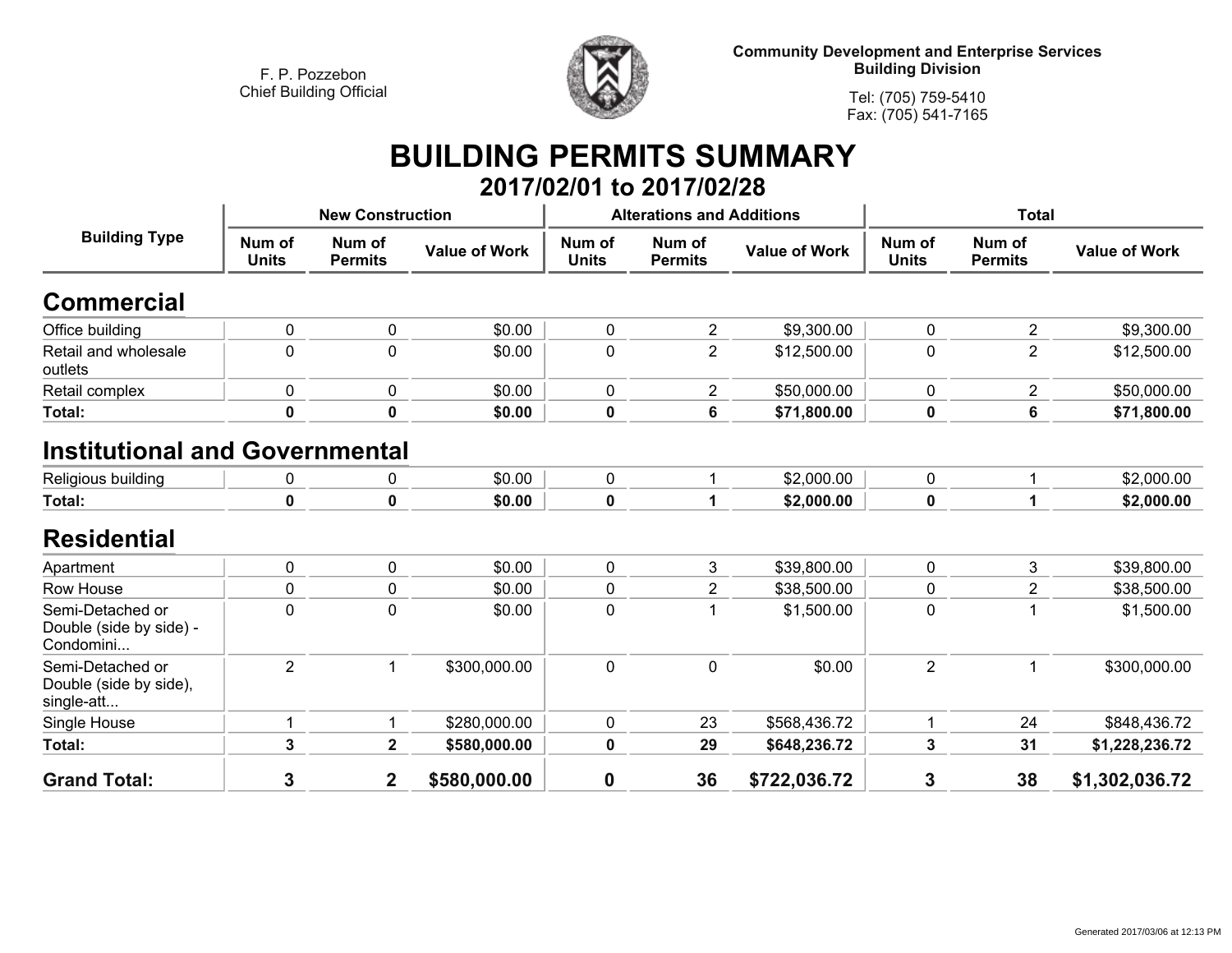

**Community Development and Enterprise Services Building Division**

**Tel: (705) 759-5410Fax: (705) 541-7165**

## **DEMOLITION PERMITS SUMMARY 2017/02/01 to 2017/02/28**

| <b>Building Type</b>                  | <b>New Construction</b> |                          |                         |                        | <b>Alterations and Additions</b> |                      | <b>Total</b>           |                          |                      |
|---------------------------------------|-------------------------|--------------------------|-------------------------|------------------------|----------------------------------|----------------------|------------------------|--------------------------|----------------------|
|                                       | Num of<br><b>Units</b>  | Num of<br><b>Permits</b> | Value of<br><b>Work</b> | Num of<br><b>Units</b> | Num of<br><b>Permits</b>         | <b>Value of Work</b> | Num of<br><b>Units</b> | Num of<br><b>Permits</b> | <b>Value of Work</b> |
| <b>Commercial</b>                     |                         |                          |                         |                        |                                  |                      |                        |                          |                      |
| Office building                       | 0                       | $\mathbf 0$              | \$0.00                  | $\mathbf 0$            |                                  | \$30,000.00          | 0                      | 1                        | \$30,000.00          |
| Retail and wholesale<br>outlets       | 0                       | 0                        | \$0.00                  | $\mathbf 0$            |                                  | \$3,000.00           | 0                      | 1                        | \$3,000.00           |
| Total:                                | $\mathbf 0$             | $\mathbf 0$              | \$0.00                  | $\mathbf 0$            | $\mathbf{2}$                     | \$33,000.00          | 0                      | $\overline{2}$           | \$33,000.00          |
| <b>Industrial</b>                     |                         |                          |                         |                        |                                  |                      |                        |                          |                      |
| Primary industry<br>building          | $\mathbf 0$             | $\mathbf 0$              | \$0.00                  | $\mathbf 0$            | 1                                | \$30,000.00          | 0                      | 1                        | \$30,000.00          |
| Total:                                | $\mathbf 0$             | $\mathbf 0$              | \$0.00                  | $\mathbf 0$            | $\mathbf 1$                      | \$30,000.00          | 0                      | $\mathbf{1}$             | \$30,000.00          |
| <b>Institutional and Governmental</b> |                         |                          |                         |                        |                                  |                      |                        |                          |                      |
| Post-secondary<br>institution         | 0                       | 0                        | \$0.00                  | $\mathbf 0$            | 1                                | \$525,000.00         | 0                      | 1                        | \$525,000.00         |
| Total:                                | $\mathbf 0$             | $\mathbf 0$              | \$0.00                  | $\mathbf 0$            | $\mathbf 1$                      | \$525,000.00         | 0                      | $\mathbf 1$              | \$525,000.00         |
| <b>Residential</b>                    |                         |                          |                         |                        |                                  |                      |                        |                          |                      |
| Apartment                             | $\pmb{0}$               | $\mathbf 0$              | \$0.00                  | $-2$                   | $\overline{2}$                   | \$20,100.00          | $-2$                   | $\overline{2}$           | \$20,100.00          |
| Single House                          | 0                       | $\mathbf 0$              | \$0.00                  | $\mathbf 0$            | 2                                | \$9,000.00           | 0                      | $\overline{2}$           | \$9,000.00           |
| Total:                                | 0                       | 0                        | \$0.00                  | $-2$                   | 4                                | \$29,100.00          | $-2$                   | 4                        | \$29,100.00          |
| <b>Grand Total:</b>                   | $\boldsymbol{0}$        | $\mathbf 0$              | \$0.00                  | $-2$                   | 8                                | \$617,100.00         | $-2$                   | 8                        | \$617,100.00         |